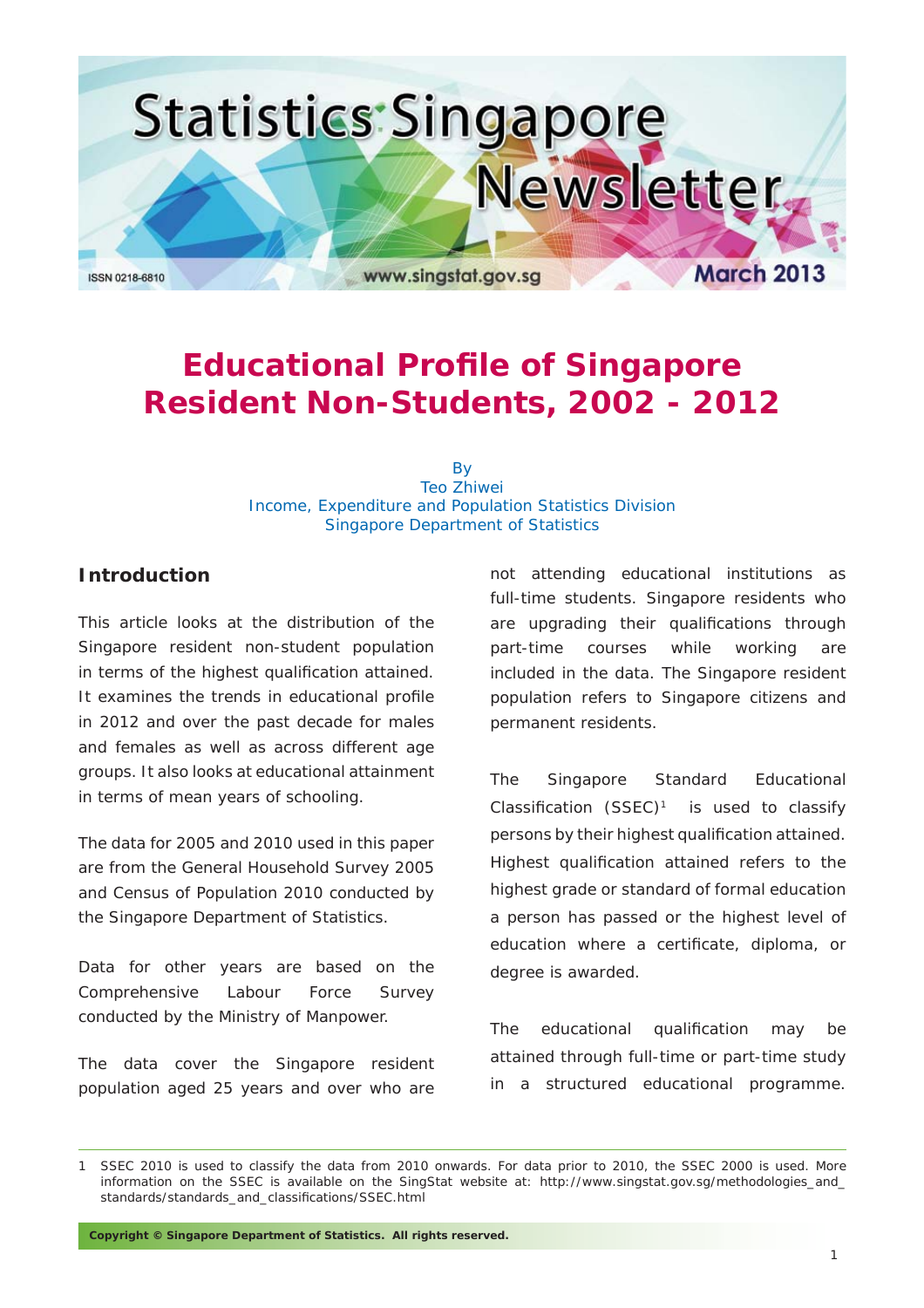The educational qualifications exclude skill certifications, certificates of course attendance and honorary qualifications which are not the result of formal learning and examination by a formal educational institution or professional body.

#### **Educational Profile**

#### *Younger Population Are Better Educated*

The increased schooling opportunities over the years are reflected in the distribution of educational attainment by age.





Note: For the age group of 25-29 years, some males could be still pursuing higher education after performing national service at an earlier age.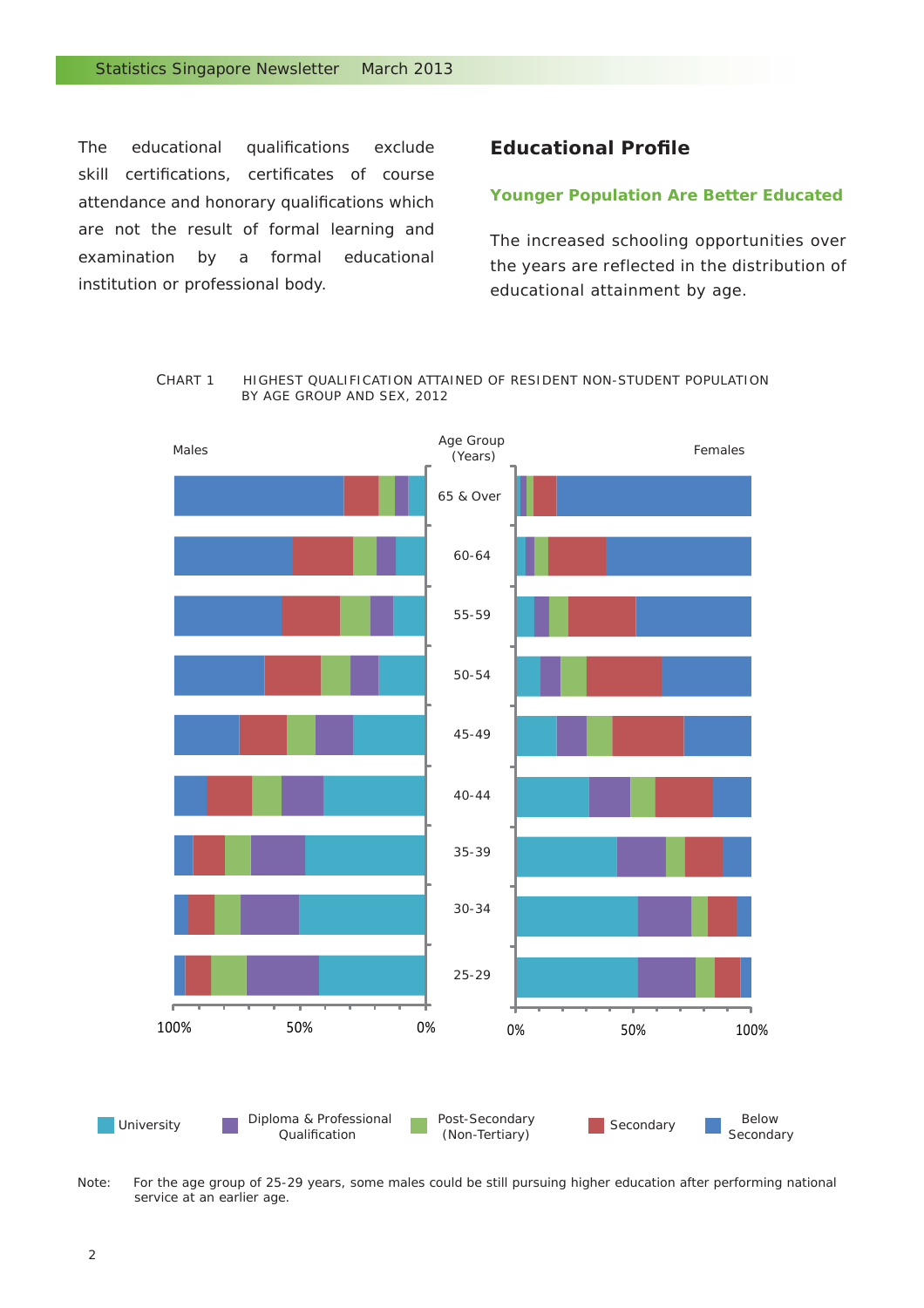In 2012, the proportions of Singapore resident non-students with tertiary education<sup>2</sup> were generally higher for younger males and females than for the older cohorts (Chart 1).

For example, more than 70 per cent of Singapore resident non-students aged 25-29 years and 30-34 years were tertiary educated. In contrast, less than 20 per cent among those aged 60-64 years, and 65 years and over had tertiary qualifications.

#### *Growth in Tertiary Educated Population*

At the same time, the educational profile of the Singapore resident nonstudent population has improved over the last decade.

Between 2002 and 2012, there was a marked increase in the proportion of the population with tertiary qualifications.

University graduates constituted 26 per cent of the resident non-student population aged 25 years and over in 2012, up from 15 per cent a decade ago (Chart 2).

Persons with diploma and professional qualifications also accounted for a larger share of the resident non-student population at 14 per cent in 2012, up from 8.9 per cent in 2002.

Overall, the tertiary educated accounted for 40 per cent of the resident non-student population aged 25 years and over in 2012, up from 24 per cent in 2002.





<sup>2</sup> In this article, the tertiary educated refer to persons with diploma and professional qualifications, or university qualifications.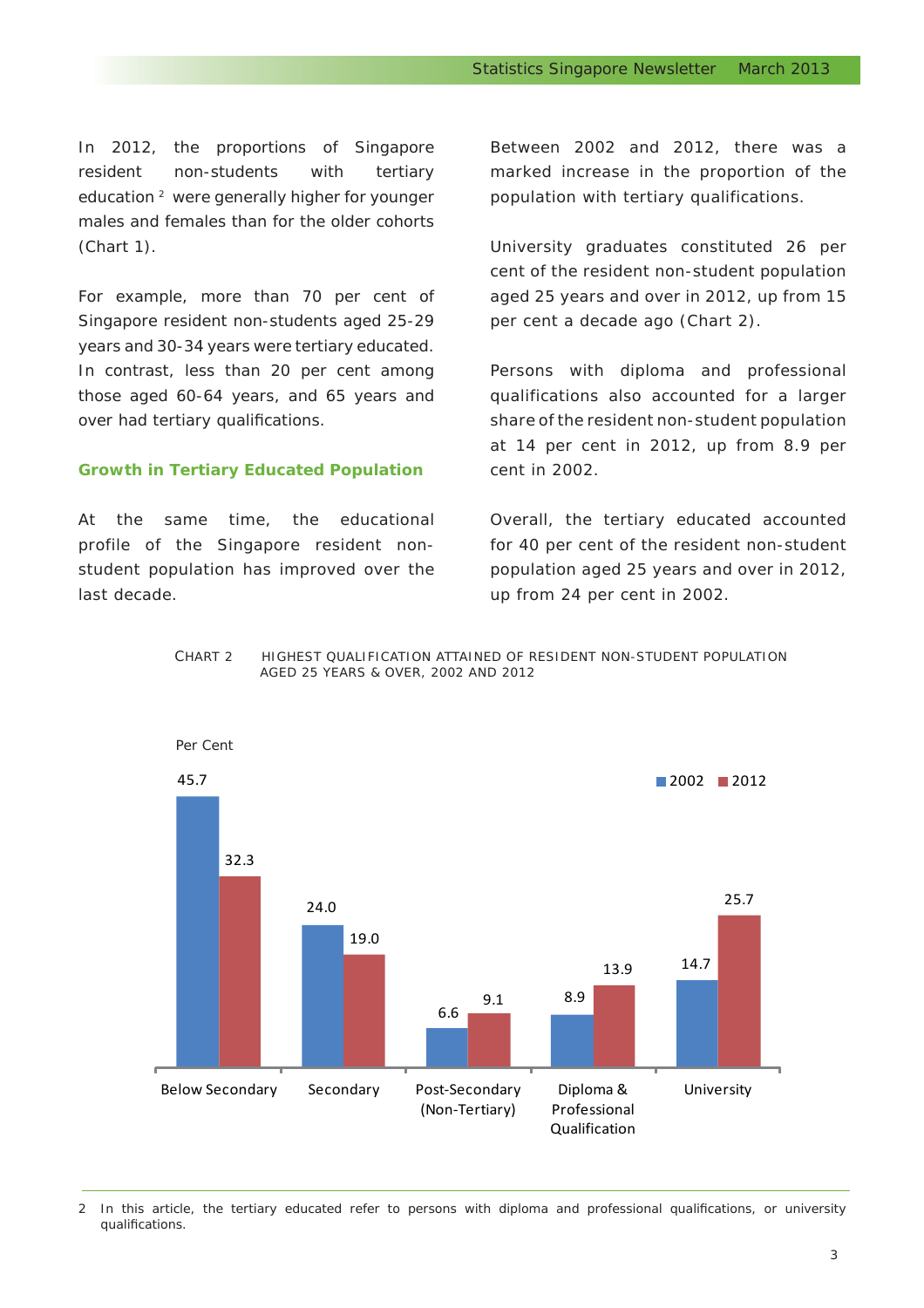#### **Improved Educational Profile across All** *Age Groups*

Compared with 2002, all age groups saw an increase in the proportion with tertiary qualifications in 2012. The tertiary educated made up 74 per cent of Singapore resident non-students aged 25-34 years in 2012, up from 50 per cent in 2002 (Chart 3).

The increase was largely due to the rise in the proportion of university graduates from 30 per cent to 49 per cent.

The proportion with diploma and professional qualifications rose by a smaller extent, from 19 per cent to 25 per cent.

Among the resident non-student population aged 35-44 years, the proportion with tertiary qualifications also increased significantly from 26 per cent in 2002 to 60 per cent in 2012. About 40 per cent held university qualifications and 19 per cent held diploma and professional qualifications in 2012, an increase from the corresponding proportions of 17 per cent and 9.2 per cent respectively a decade ago.











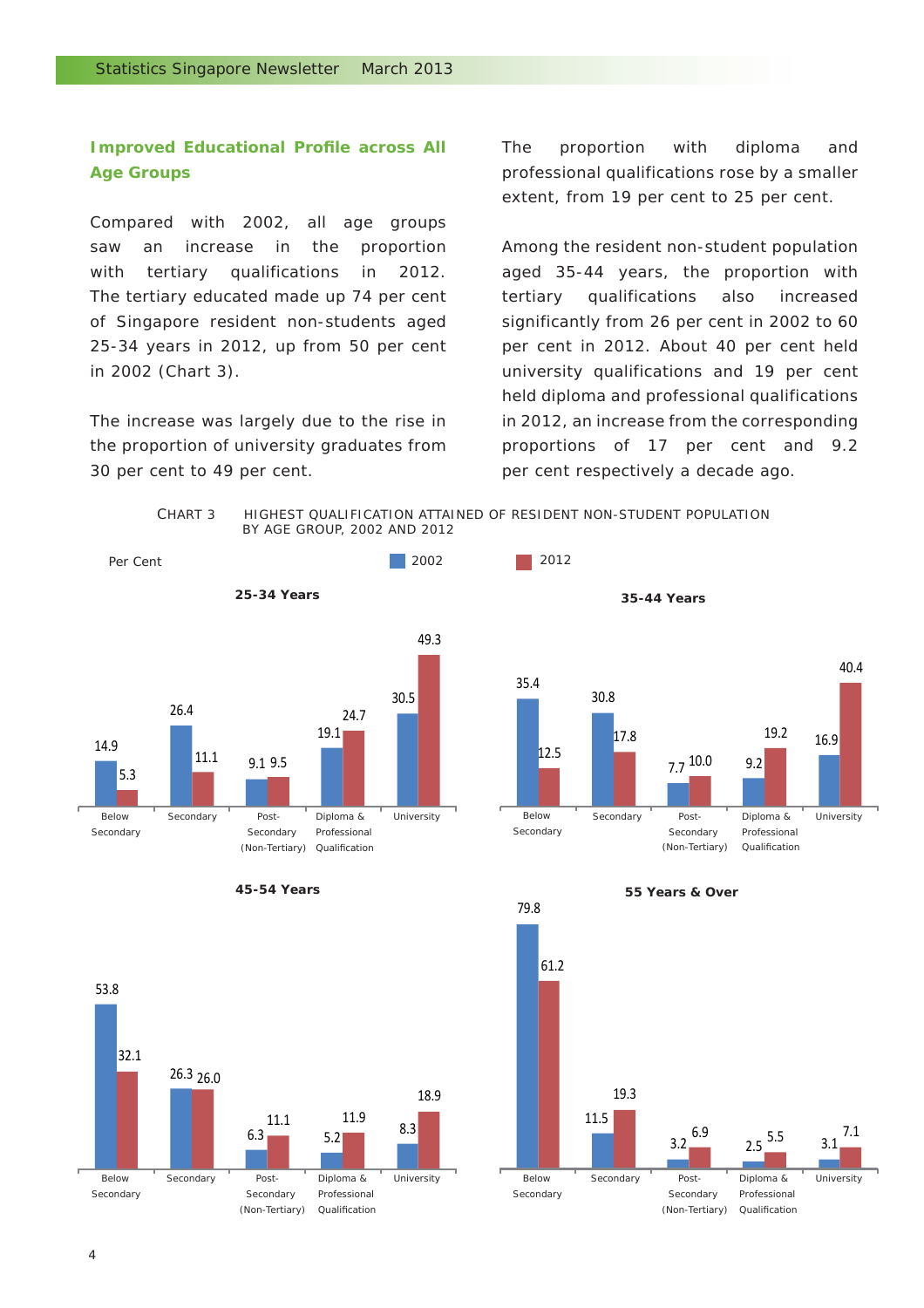For the older age groups, the increase in the proportion with tertiary qualifications was comparatively smaller.

Between 2002 and 2012, the proportion with tertiary qualifications rose from 14 per cent to 31 per cent for those aged 45-54 years, and from 5.6 per cent to 13 per cent for those aged 55 years and over.

#### *Improved Educational Profile for Males and Females*

The educational profiles of both males and females improved. Among male resident non-students aged 25 years and over, the proportion with tertiary qualifications rose from 28 per cent in 2002 to 43 per cent in 2012 (Table 1). Among females, the corresponding proportion rose from 20 per cent to 36 per cent.

While the proportion with tertiary qualifications was higher for males than females among resident non-students aged 25 years and over, it was the reverse among younger residents within the group.

Among those aged 25-34 years in 2012, 76 per cent of females held tertiary qualifications, compared to 72 per cent of males (Table 2).

However, for those aged 35 years and over, the proportion of males in each age group with tertiary qualifications was larger than that of the females.

#### TABLE 1 RESIDENT NON-STUDENT POPULATION AGED 25 YEARS & OVER BY HIGHEST QUALIFICATION ATTAINED AND SEX, 2002 AND 2012

|                                      |              |       |                | Per Cent |
|--------------------------------------|--------------|-------|----------------|----------|
|                                      | <b>Males</b> |       | <b>Females</b> |          |
|                                      | 2002         | 2012  | 2002           | 2012     |
| Total                                | 100.0        | 100.0 | 100.0          | 100.0    |
| <b>Below Secondary</b>               | 42.9         | 29.2  | 48.4           | 35.1     |
| Secondary                            | 22.6         | 17.3  | 25.4           | 20.6     |
| Post-Secondary (Non-Tertiary)        | 7.0          | 10.5  | 6.2            | 7.8      |
| Diploma & Professional Qualification | 10.4         | 14.9  | 7.6            | 13.0     |
| University                           | 17.2         | 28.1  | 12.4           | 23.5     |

#### TABLE 2 RESIDENT NON-STUDENT POPULATION BY HIGHEST QUALIFICATION ATTAINED AND AGE GROUP, 2012

|                                      |                    |                |              |         |              |                |                 | Per Cent       |
|--------------------------------------|--------------------|----------------|--------------|---------|--------------|----------------|-----------------|----------------|
|                                      | <b>25-34 Years</b> |                | 35-44 Years  |         | 45-54 Years  |                | 55 Years & Over |                |
|                                      | <b>Males</b>       | <b>Females</b> | <b>Males</b> | Females | <b>Males</b> | <b>Females</b> | <b>Males</b>    | <b>Females</b> |
| Total                                | 100.0              | 100.0          | 100.0        | 100.0   | 100.0        | 100.0          | 100.0           | 100.0          |
| <b>Below Secondary</b>               | 5.2                | 5.4            | 10.5         | 14.3    | 30.9         | 33.2           | 54.2            | 67.6           |
| Secondary                            | 10.5               | 11.7           | 15.3         | 20.1    | 20.9         | 30.9           | 19.7            | 18.9           |
| Post-Secondary (Non-Tertiary)        | 11.9               | 7.4            | 11.0         | 9.2     | 11.3         | 10.8           | 8.8             | 5.1            |
| Diploma & Professional Qualification | 26.0               | 23.6           | 19.0         | 19.4    | 13.2         | 10.7           | 7.1             | 4.0            |
| University                           | 46.4               | 51.9           | 44.2         | 37.0    | 23.7         | 14.3           | 10.1            | 4.4            |

Note: For the age group of 25-34 years, some males could be still pursuing higher education after performing national service at an earlier age.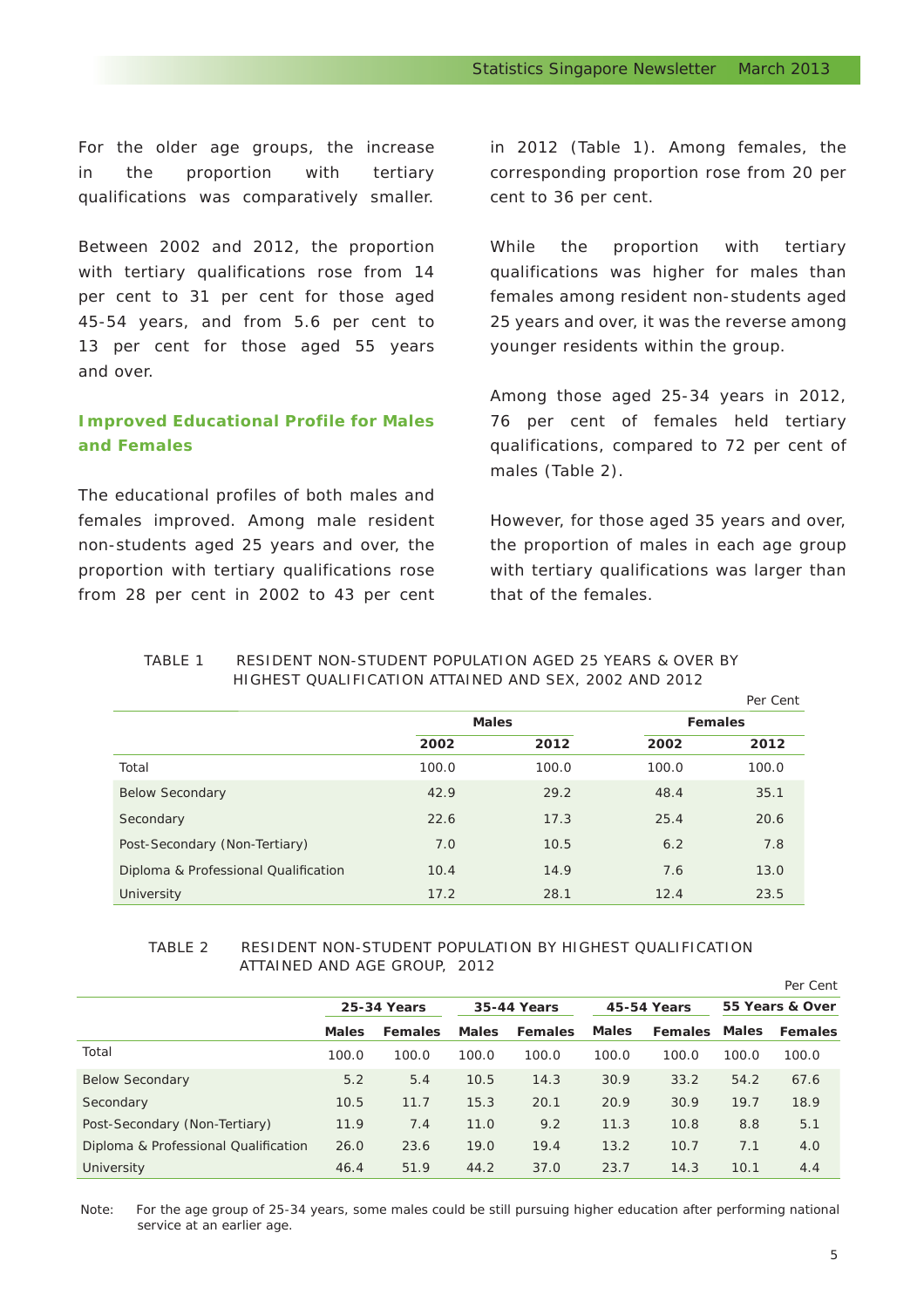#### **Mean Years of Schooling**

#### *Mean Years of Schooling Rose over Time and across All Age Groups*

With more Singapore residents attaining higher levels of educational qualifications, the mean years of schooling of the population has also risen over time.

Among resident non-students aged 25 years and over, the mean years of schooling rose from 8.7 years in 2002 to 10.3 years in 2012 (Chart 4).

CHART 4 MEAN YEARS OF SCHOOLING AMONG RESIDENT NON-STUDENT POPULATION AGED 25 YEARS & OVER, 2002-2012







6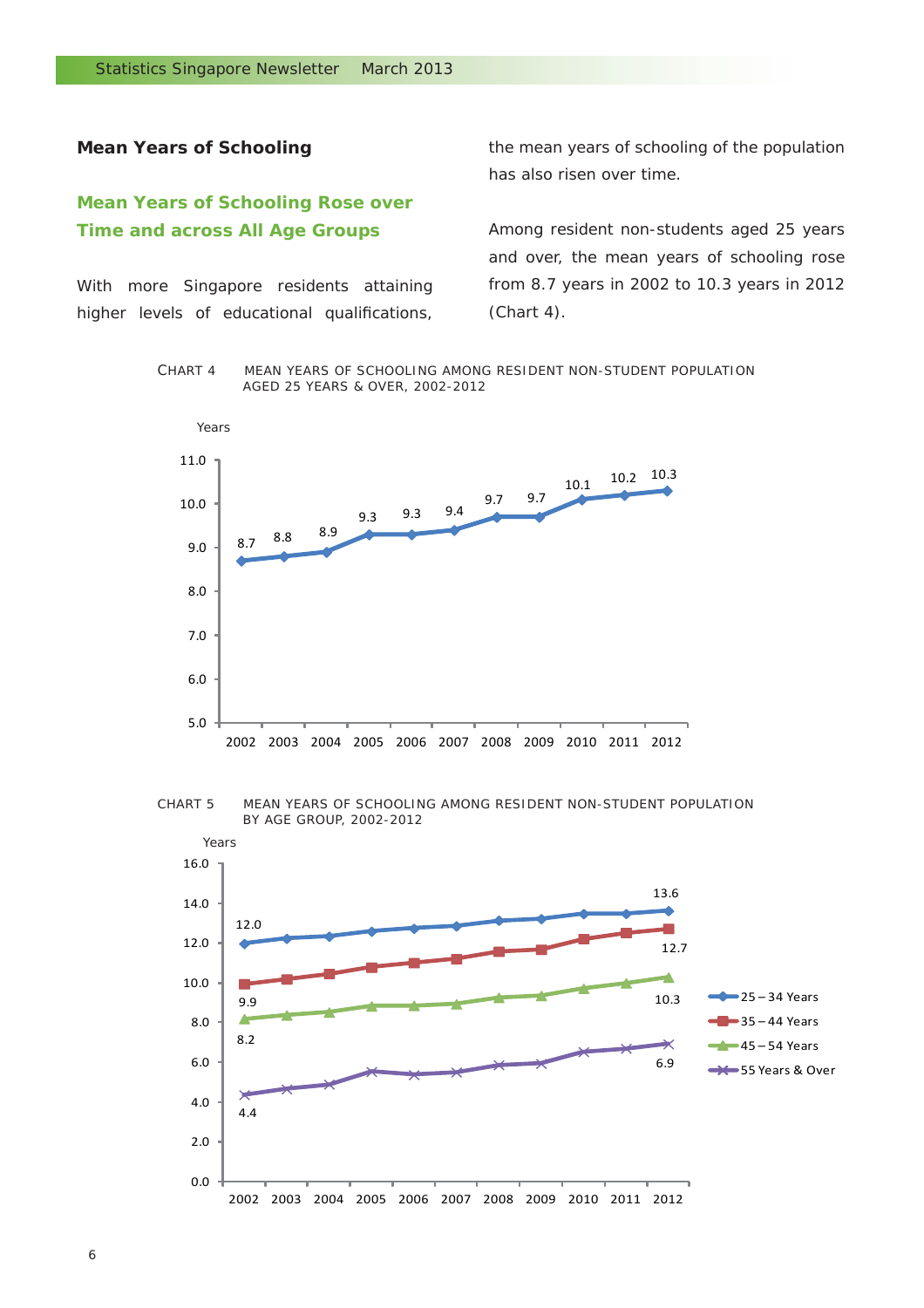Over the last decade, the mean years of schooling rose for every age group, reaching 13.6 years for the age group of 25-34 years, 12.7 years for the age group of 35-44 years, 10.3 years for the age group of 45-54 years and 6.9 years for the age group of 55 years and over in 2012 (Chart 5).

#### *Narrower Difference between Males and Females in Mean Years of Schooling*

Females are catching up with their male counterparts in the attainment of higher educational qualifications, especially among the younger age groups.

The difference between male and female non-students in mean years of schooling was narrower in 2012 compared to 2002 (Table 3).

In particular, for the younger cohort aged 25-34 years, the mean years of schooling for females (13.7 years) was marginally higher than that of their male counterparts (13.5 years) in 2012.

#### **Concluding Remarks**

In tandem with increasing schooling opportunities, the educational attainment of the resident non-student population aged 25 years and over improved over the last decade.

Between 2002 and 2012, there was a significant increase in the proportion of the population with tertiary qualifications. The improvement was reflected across all age groups, with the younger age groups showing a comparatively larger increase. The educational profiles of both males and females also improved over the last decade, with females catching up with their male counterparts in the attainment of higher educational qualifications.

During the same period, the mean years of schooling of the resident non-student population rose at the overall level as well as across all age groups. At the same time, the difference between males' and females' mean years of schooling also narrowed over the past decade.

|                             |              |      |                           |      |      | Years                    |  |
|-----------------------------|--------------|------|---------------------------|------|------|--------------------------|--|
| <b>Age Group</b><br>(Years) |              | 2002 |                           | 2012 |      |                          |  |
|                             | <b>Males</b> |      | <b>Females Difference</b> |      |      | Males Females Difference |  |
| Total                       | 9.3          | 8.1  | 1.2                       | 10.9 | 9.9  | 1.0                      |  |
| $25 - 34$                   | 12.1         | 11.8 | 0.3                       | 13.5 | 13.7 | $-0.2$                   |  |
| $35 - 44$                   | 10.3         | 9.6  | 0.7                       | 13.1 | 12.4 | 0.7                      |  |
| 45-54                       | 8.9          | 7.5  | 1.4                       | 10.7 | 9.8  | 0.9                      |  |
| 55 & Over                   | 5.6          | 3.3  | 2.3                       | 7.9  | 6.0  | 1.9                      |  |

#### TABLE 3 MEAN YEARS OF SCHOOLING AMONG RESIDENT NON-STUDENT POPULATION BY AGE GROUP AND SEX, 2002 AND 2012

Note: For the age group of 25-34 years, some males could be still pursuing higher education after performing national service at an earlier age.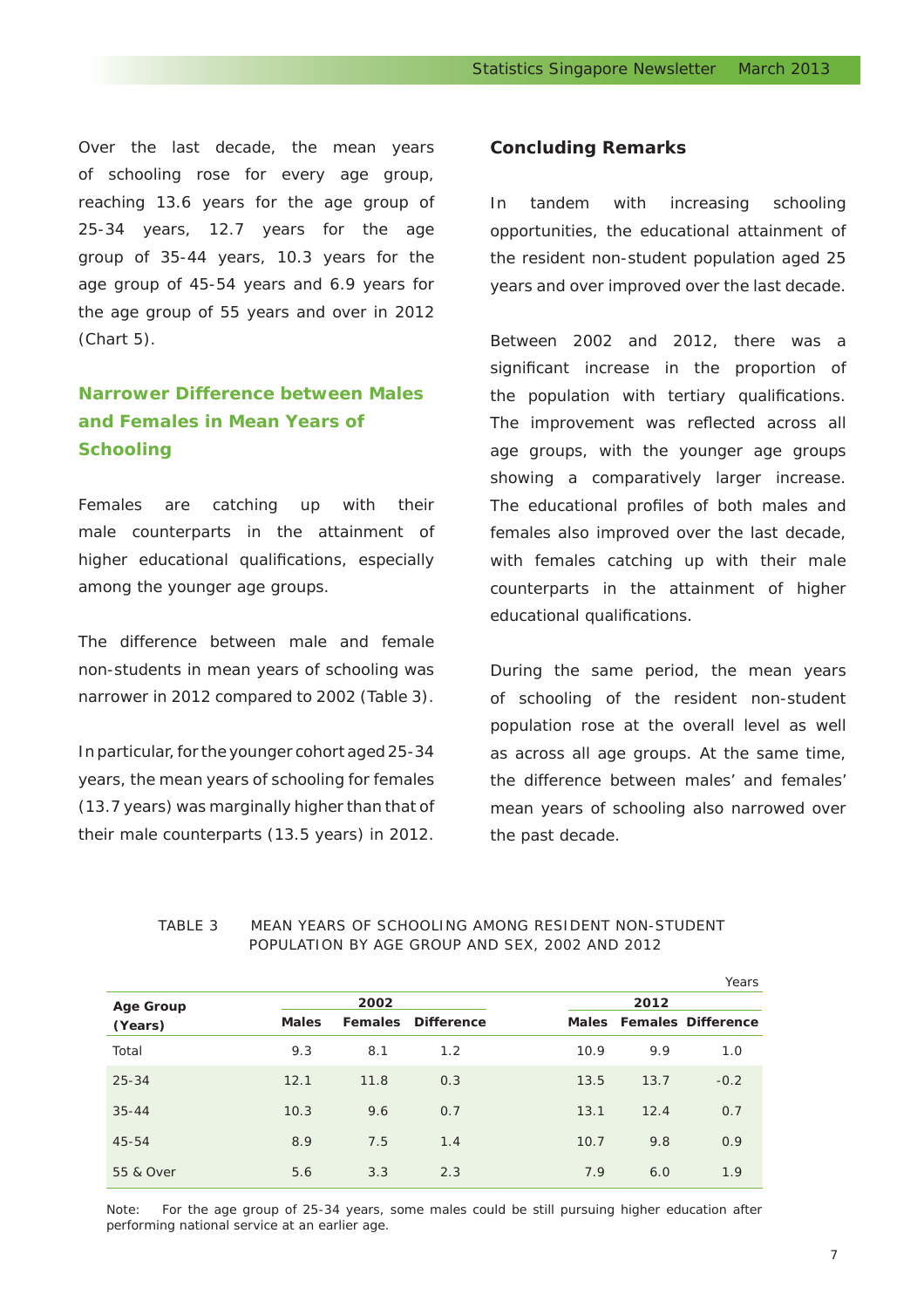### **Singapore's Merchandise Trade Performance, 2003 - 2012**

By Regine Lim Research & Statistics Division International Enterprise Singapore

#### **Overview**

#### **Singapore's trade grew significantly** *over the last decade*

Over the past decade, Singapore's trade rose significantly from S\$516 billion in 2003 to reach S\$985 billion in 2012 in nominal terms, achieving a compound average growth rate (CAGR) of 7.4 per cent.

Today, the value of Singapore's merchandise trade is 2.85 times its gross domestic product (GDP). This reflects the importance of trade to Singapore's economy (Chart 1). Trade growth appears to be more volatile than GDP growth, which is not surprising given the openness of the Singapore economy.

In the same period, Singapore's import growth achieved a CAGR of 8.0 per cent, outpacing its export growth which attained a CAGR of 7.0 per cent. Despite this, the percentage contribution of exports to Singapore's total trade has been consistently higher than that of imports<sup>1</sup> (Chart 2).



CHART 1 SINGAPORE'S MERCHANDISE TRADE AND GDP IN NOMINAL TERMS, 2003 - 2012

1 Percentage contribution of exports to total trade declined from 54 per cent in 2003 to 52 per cent in 2012.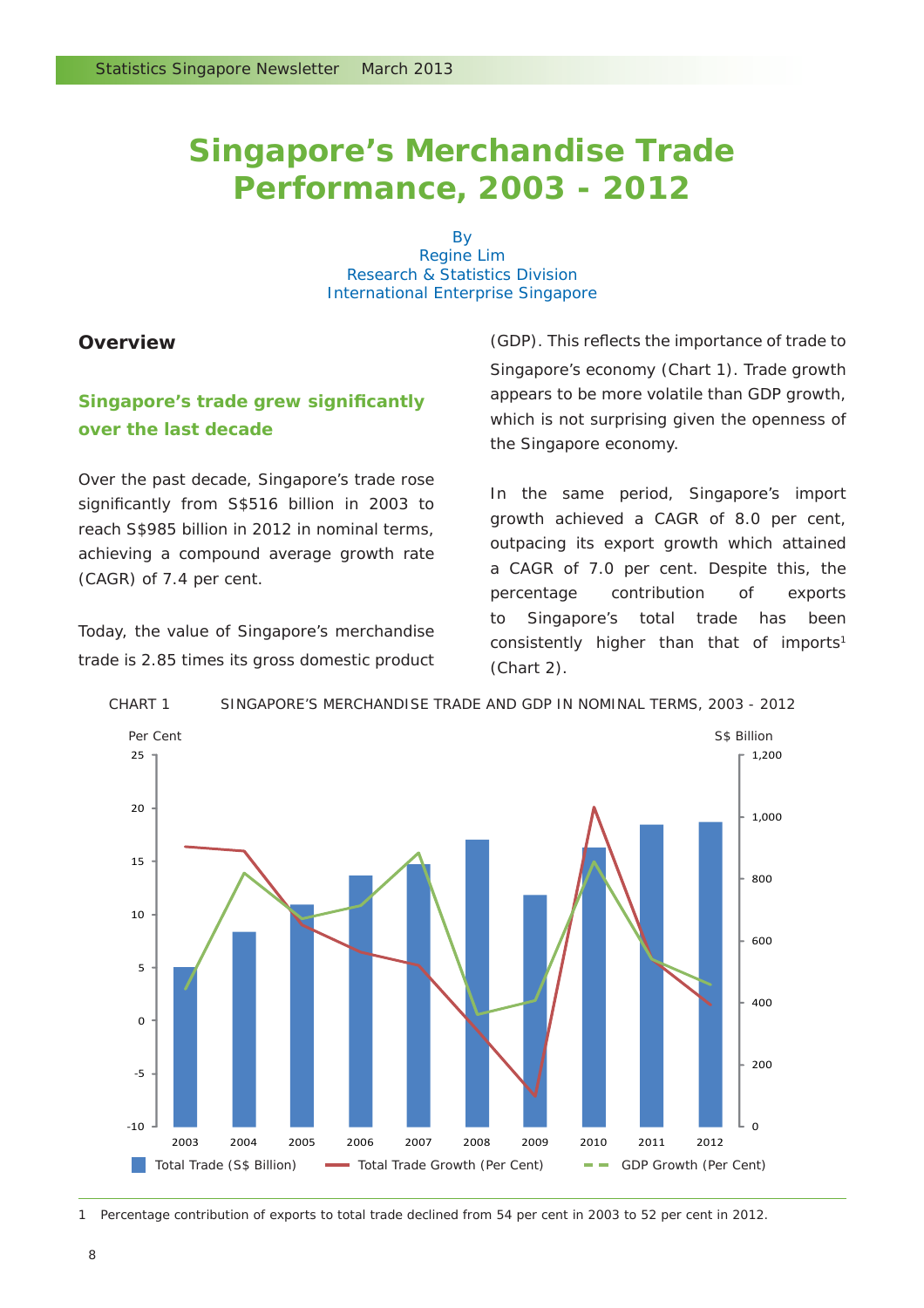

#### CHART 2 SINGAPORE'S MERCHANDISE EXPORTS AND IMPORTS, 2003 - 2012

Singapore's merchandise trade includes a large volume of entrepot trade with 56 per cent of exports consisting of domestic exports2 while the remaining comprise re-exports<sup>3</sup> (Chart 3). Both domestic exports and re-exports expanded significantly between 2003 and 2012. Over the last decade, domestic exports grew by a CAGR of 7.4 per cent from S\$151 billion in 2003 to S\$285 billion in 2012. Over the same period, re-exports rose by a CAGR of 6.5 per cent from S\$128 billion to S\$225 billion. A shift in focus among the local industries to manufacturing higher value-added products contributed to the faster expansion of domestic exports.

CHART 3 COMPOSITION OF SINGAPORE'S MERCHANDISE TRADE, 2012



2 Domestic exports refer to exports of Singapore origin and comprise primary commodities grown or produced in Singapore. It also takes into account goods which have been manufactured, assembled or processed in Singapore, including those with imported materials or parts.

3 Re-exports comprise all goods which are exported from Singapore in the same form as they have been imported without any transformation. Re-packing, splitting into lots, sorting or grading, marking and the like are not considered as undergoing the process of transformation.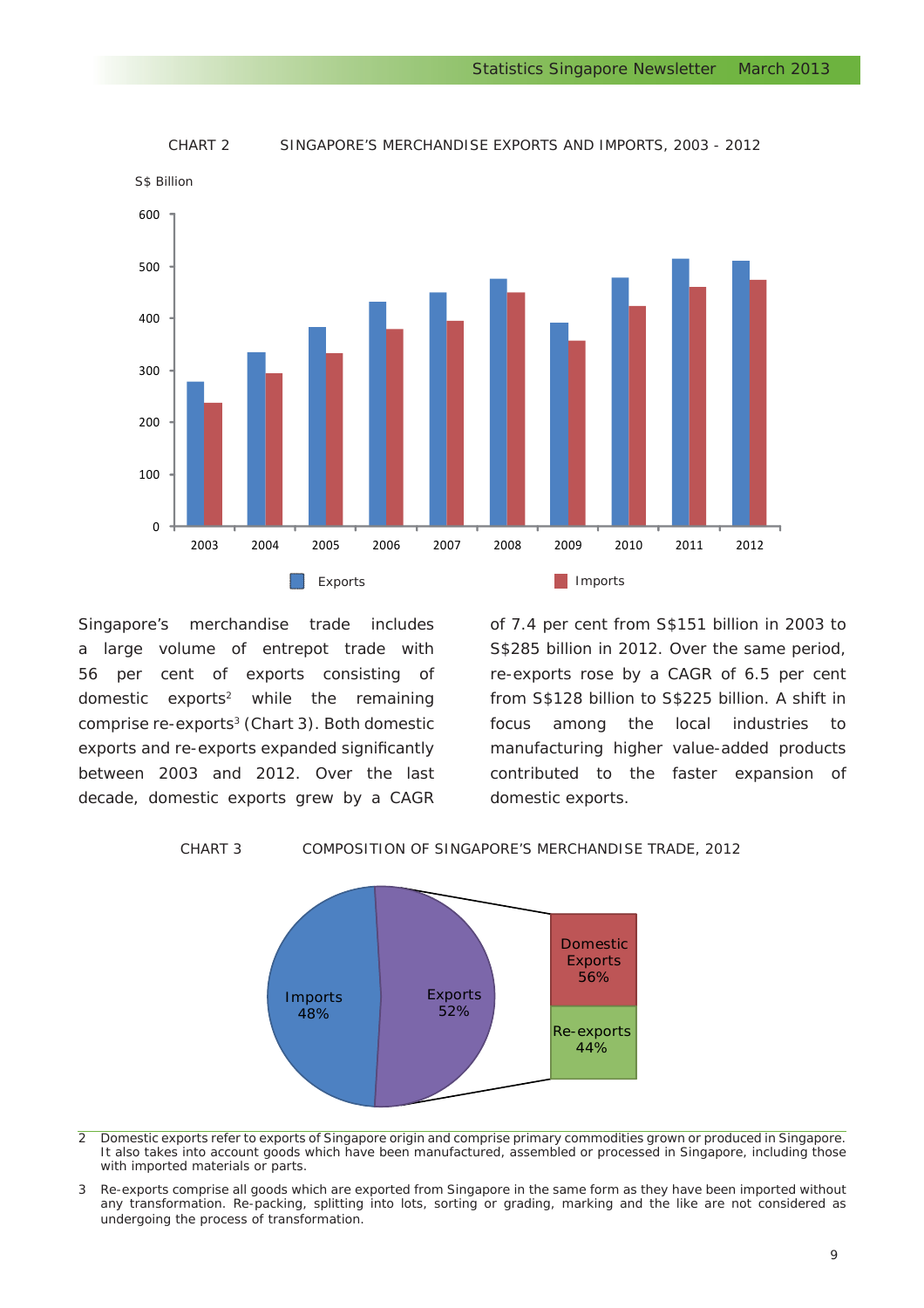#### **Product Mix**

### *Petroleum oils and pharmaceutical products contributed to the rise in Singapore's trade*

The shift in focus for the manufacturing sector is also reflected in the changing composition of Singapore's traded products at the 1-digit level of the Standard Industrial Trade Classification (SITC).

Machinery & Transport Equipment dominated Singapore's merchandise trade in 2003 with a share of 60 per cent (Chart 4).

In 2012, the share decreased to 43 per cent. In comparison, the shares of Mineral Fuels, Lubricants & Related Materials and Chemical & Chemical Products grew.

An increase in trade in petroleum oils (SITC 333 & 334) led the expansion in the share of Mineral Fuels, Lubricants & Related Materials which grew from S\$61 billion in 2003 to reach S\$274 billion in 2012. The main contributor to the increase in the share of Chemical & Chemical Products was a rise in trade in pharmaceutical products which grew from S\$16 billion in 2003 to S\$33 billion in 2012.



#### CHART 4 PRODUCT MIX OF SINGAPORE'S MERCHANDISE TRADE (AT SITC 1-DIGIT LEVEL), 2003 - 2012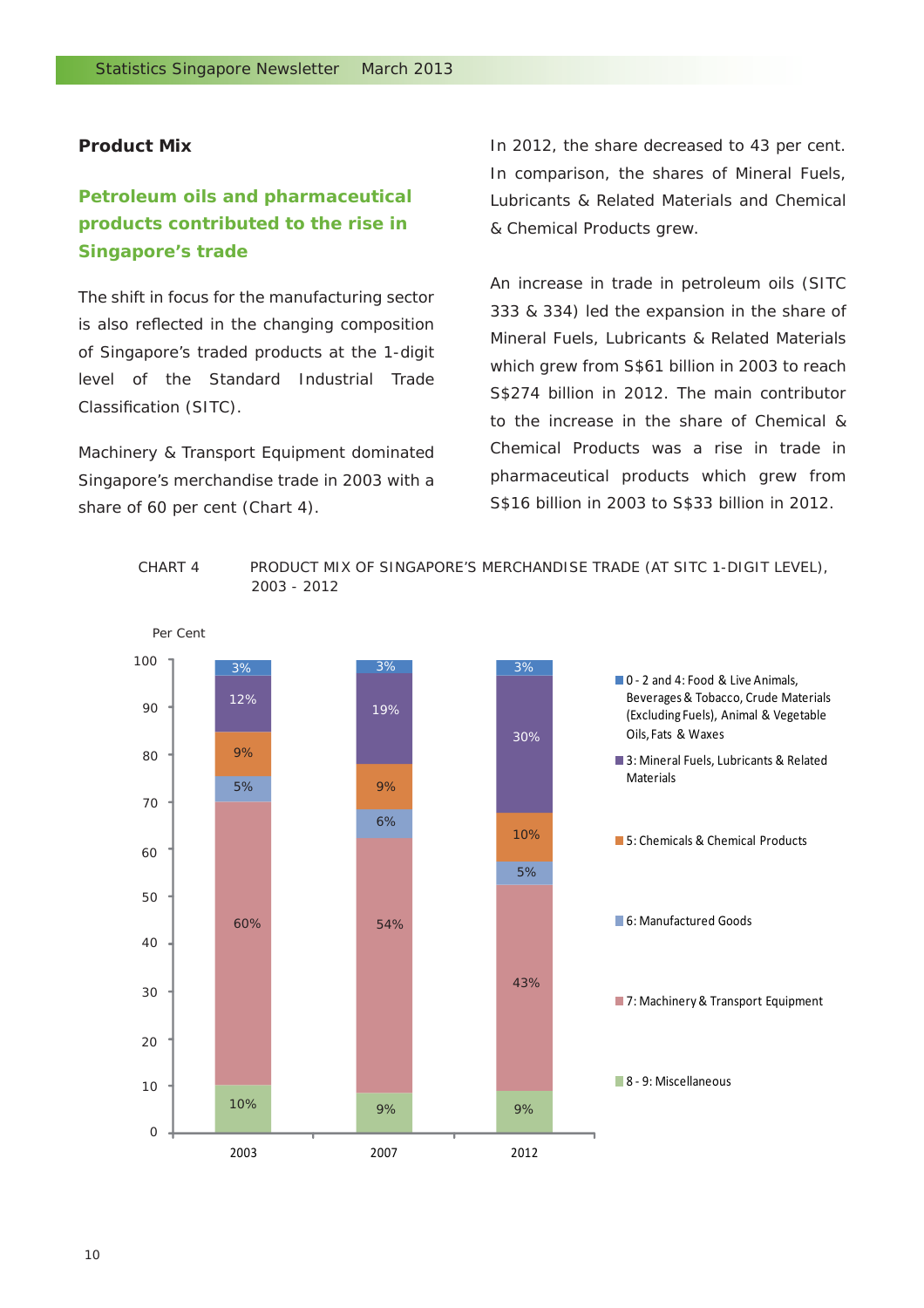#### **Trading Partner Profile**

### *Emerging markets, especially China, were the largest drivers of Singapore's trade*

The profile of Singapore's top 10 trading partners has seen some significant changes over the past decade. The shares of the EU-27 and the US in Singapore's merchandise trade declined from 25 per cent in 2003 to 18 per cent in 2012 (Chart 5). This was unsurprising as the weak performance of the EU and US economies in recent years contributed towards the decline of Singapore's merchandise trade with them. Over the same period, Malaysia's share of trade with Singapore contracted by 3.5 percentage points while China's share of trade with Singapore rose 3.4 percentage points.

CHART 5 PERCENTAGE SHARE CONTRIBUTION OF TOP 10 TRADING PARTNERS, 2003 & 2012

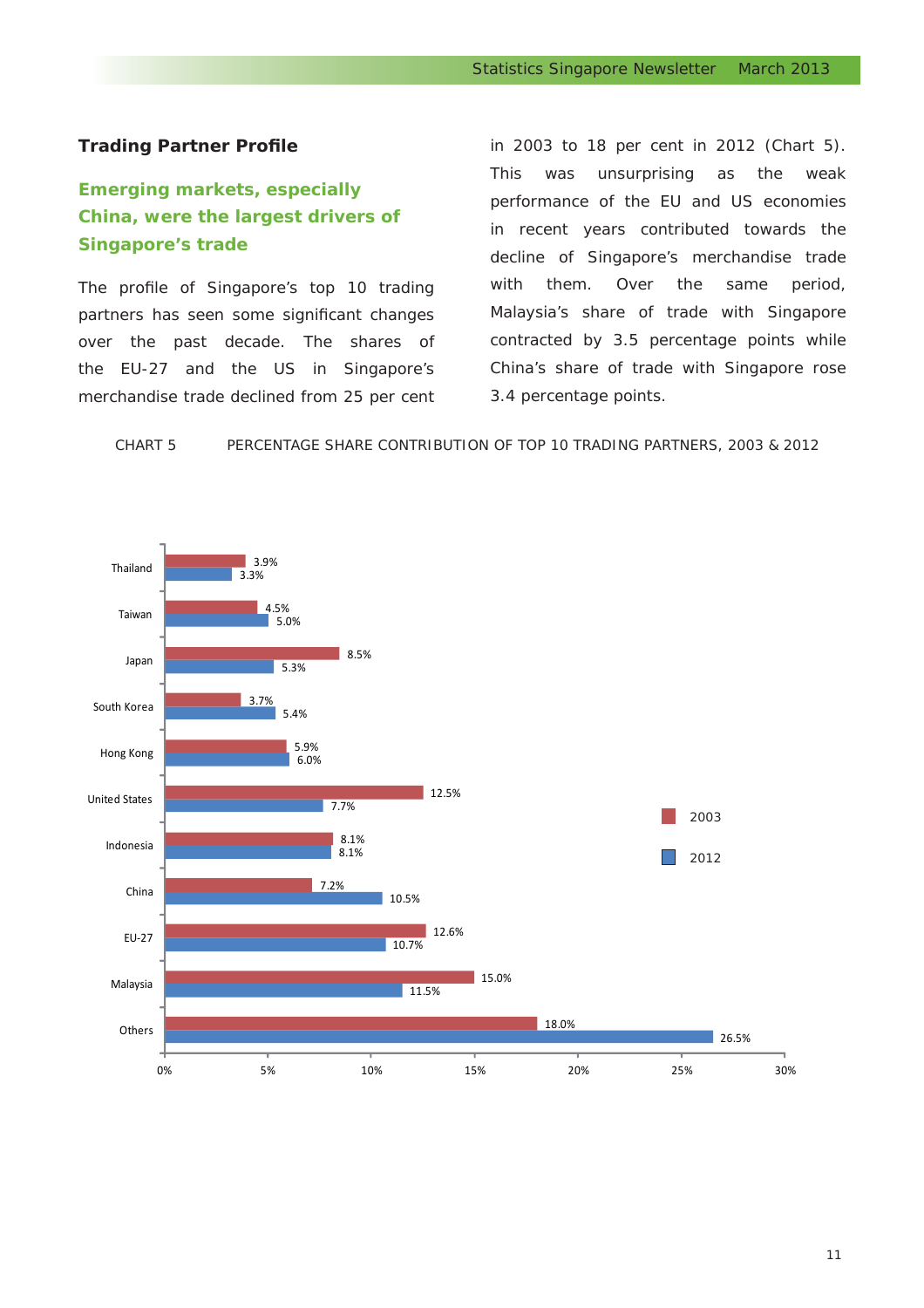The percentage share contribution of Singapore's top 10 trading partners to total trade shrunk from 82 per cent in 2003 to 73 per cent in 2012, whereas the percentage share contribution of other countries expanded from 18 per cent to 27 per cent over the same period.

Due to globalisation, trade with both our regional trading partners and nontraditional markets such as the United Arab

Emirates, Saudi Arabia and Panama, has increased steadily over the years.

Singapore's merchandise trade with Asian countries grew two-fold from S\$349 billion in 2003 to S\$694 billion in 2012, underscoring the importance of regional trade (Chart 6). This was boosted particularly by the rise in Singapore's trade with China. Asian trade dominated Singapore's total trade with a market share of 70 per cent.



#### CHART 6 SINGAPORE'S MERCHANDISE TRADE WITH ASIA, 2003 - 2012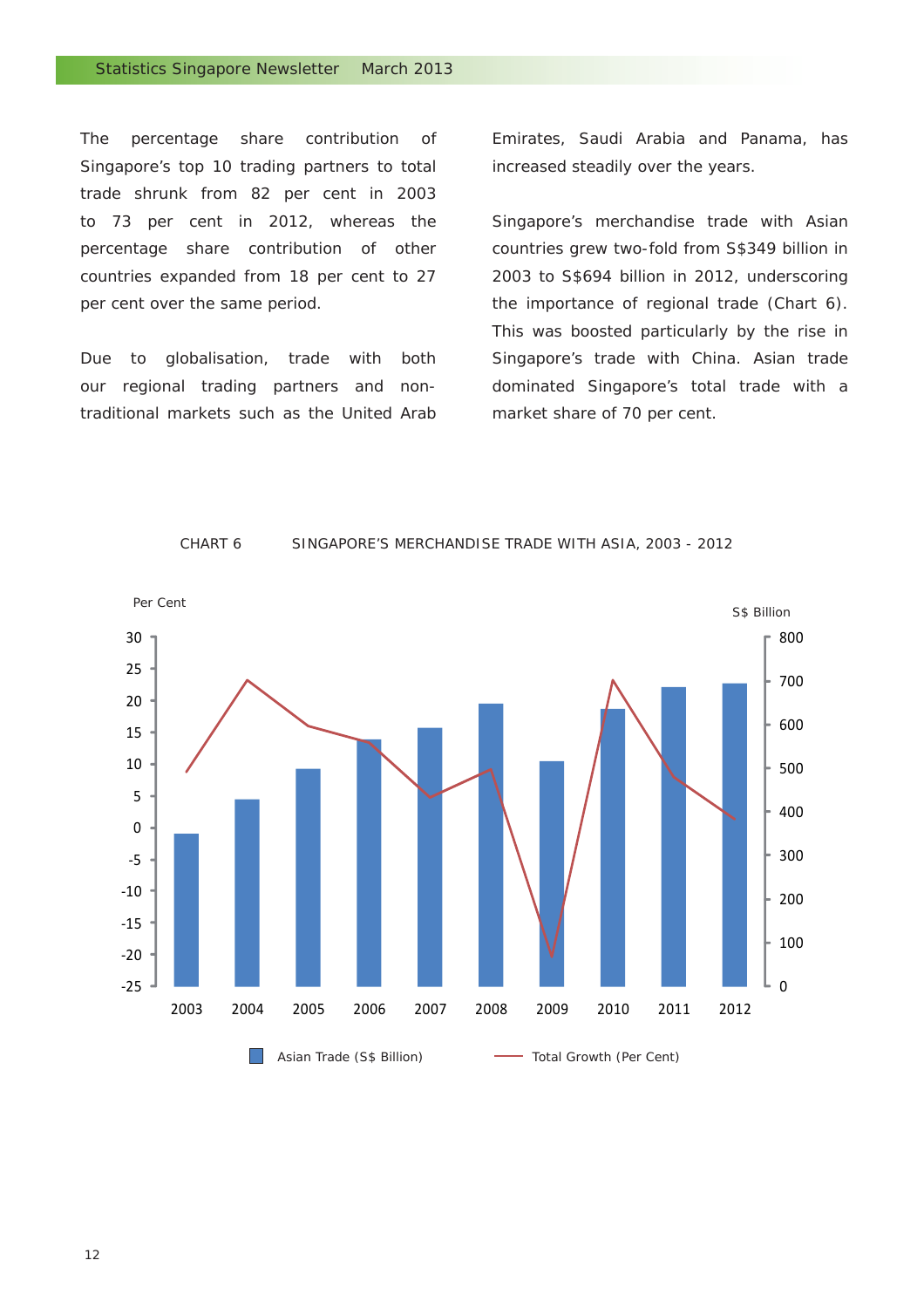Similarly, Singapore's trade with other ASEAN countries expanded from S\$159 billion in 2003 to S\$262 billion in 2012 (Chart 7).

Trade with ASEAN countries represented 27 per cent of Singapore's total trade in 2012, reflecting the close-knit relationship between Singapore and other ASEAN member countries.

In particular, the increase in trade with Indonesia and Vietnam contributed to the

growth in Singapore's trade with other ASEAN countries over the past decade.

#### **Concluding Remarks**

The last decade saw a surge in the growth of Singapore's merchandise trade, especially with its regional trading partners. With the increased economic activities of the emerging markets, Singapore's merchandise trade will likely witness even more changes in the composition of product mix and trading partner profile over the next few years.

#### CHART 7 SINGAPORE'S MERCHANDISE TRADE WITH ASEAN, 2003 - 2012



13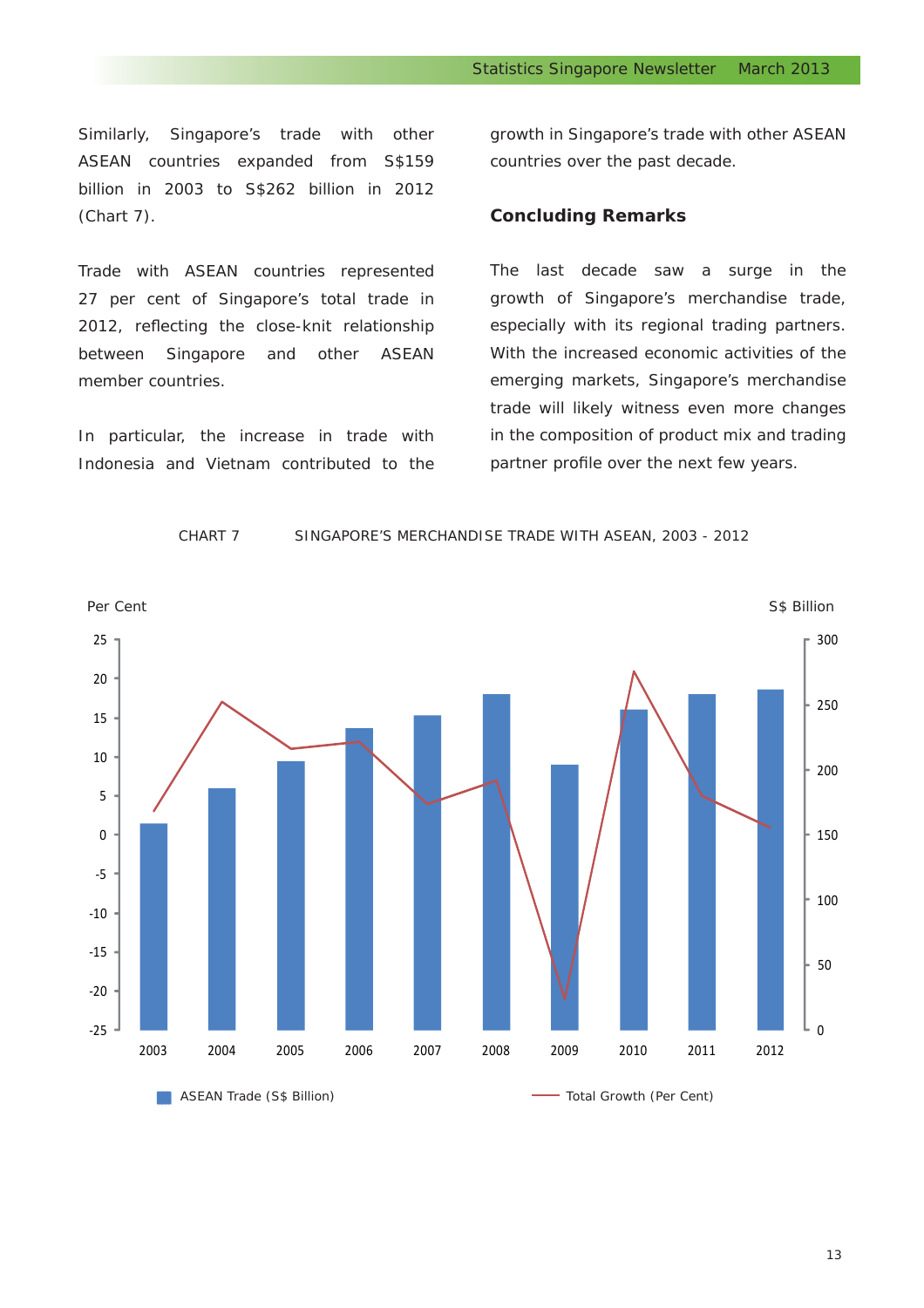Statistics Singapore Newsletter March 2013



*Launched on 13 March 2013, the revamped SingStat website features an enhanced user interface, improved navigation, a new mobile-friendly version and dynamic charts*



The SingStat website was launched in 1995 as the gateway to official statistics on Singapore's economy and population. Since then, it has undergone several revamps to continually enhance the experience of visitors to the website. The revamp is also part of the Singapore Department of Statistics' efforts to serve the growing needs of its global data users seeking statistical information on Singapore.

As part of the website revamp exercise, a survey was conducted to gather information on users' experience and expectations of the website. The users' feedback was reviewed to identify the enhancements to be incorporated in the new website. The result is a more vibrant and visually appealing website that helps visitors to obtain data more easily as well as offers a more unique take on the presentation of statistics, as seen in the use of dynamic graphs.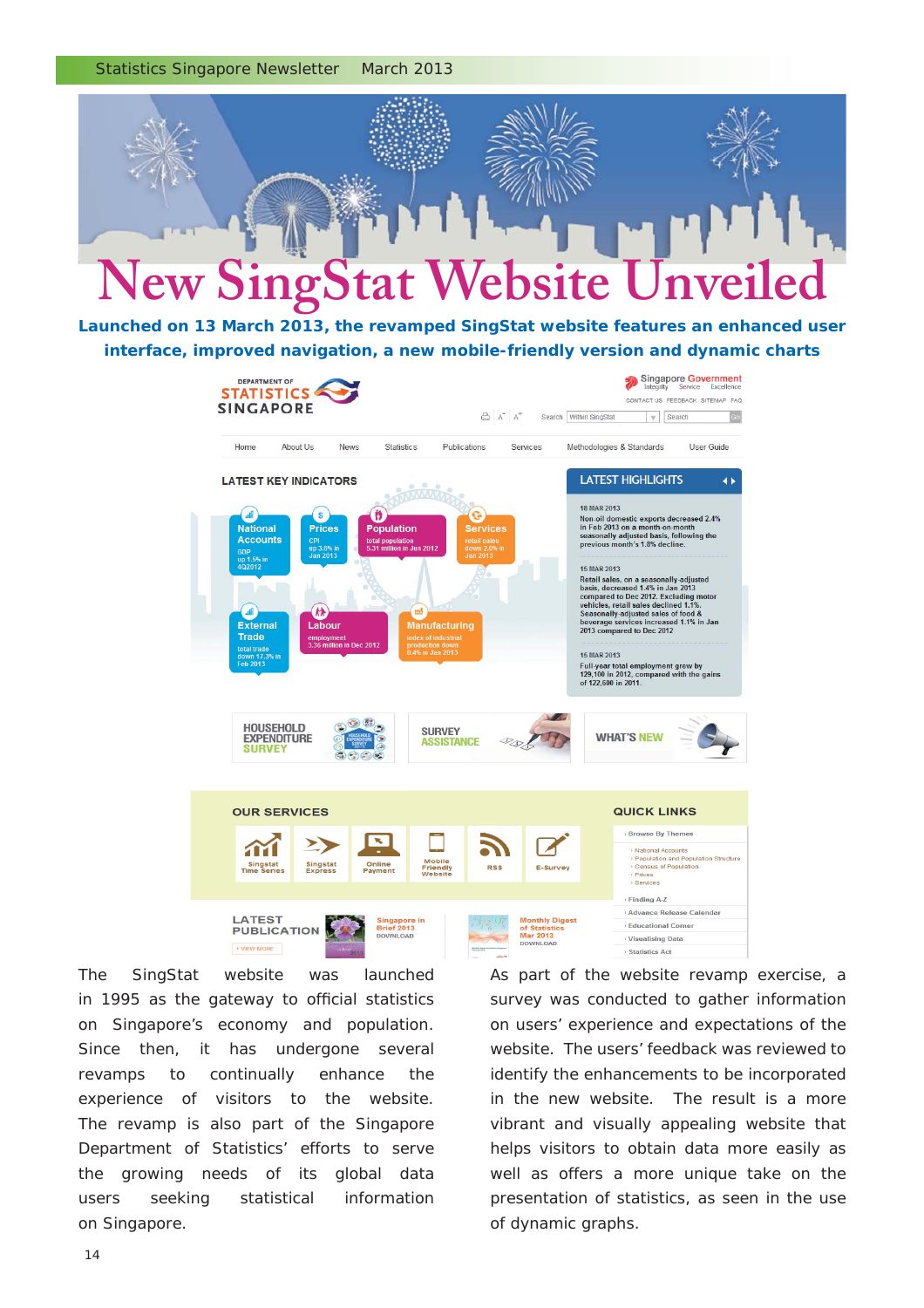



#### **Mobile-Friendly Website**

Reaching out to the growing number of users accessing the website through mobile devices, the SingStat website offers a mobile interface that is optimised for viewing on mobile devices.

The mobile website layout is simplified with essential information displayed on the homepage. For a drop-down menu, simply touch the menu button on the top lefthand corner of the homepage.



**'Like' Feature**

Visitors to the SingStat website who are users of Facebook may simply click on the 'Like' button on our new website to share their interest in the site with their contacts on Facebook.



#### **Dynamic Graphs**

The revamped website offers dynamic graphs and charts for a range of statistical domains. The presentation of data is more stimulating and engaging.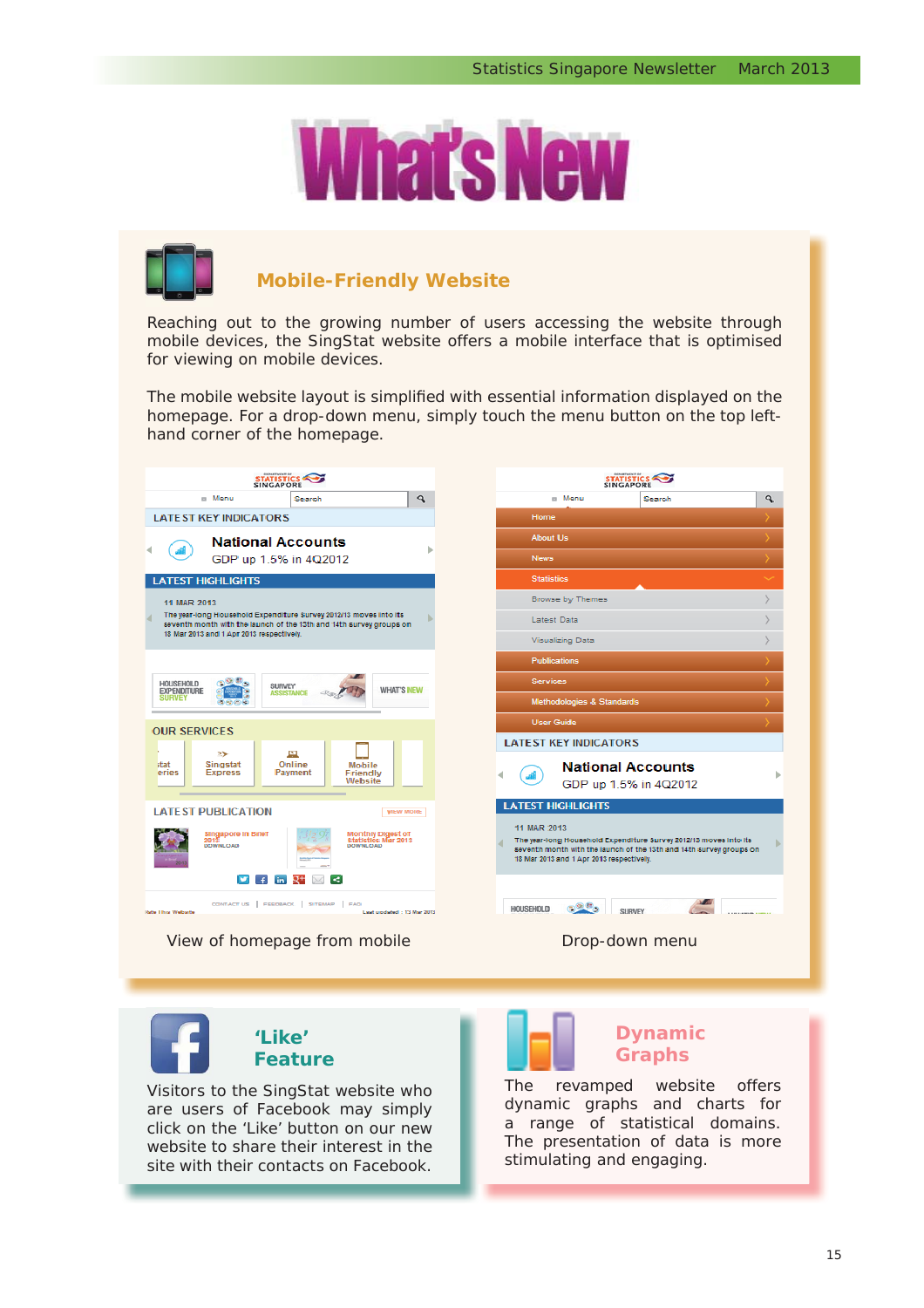



#### **Key Indicators**

The homepage now prominently The home features the latest key indicators, along with the highlights of recent statistical releases. Users may click on any of the latest key indicators to access the corresponding Themes pages where more statistical information are available.



#### **Advance Release Calendar**

The advance release calendar now provides the planned release dates of key statistical indicators six months ahead instead of three months ahead.



#### **Latest Data**

The sections on 'Key Annual Indicators' The sect and 'Latest Data' have been combined so that users may access all the latest data in one section.



### **Publications and Papers**

The sections on 'Publications' and 'Papers and Analyses' have been merged. Users may access the full list of reports, papers and articles for any statistical domain at one glance.

We welcome your comments on the new website. Please send us your feedback through the Feedback Form at **http://app.singstat.gov.sg/asp/feedback/feedback.asp**  or via the link 'Rate This Website' on the SingStat homepage.

## **Overseas Visitors**

The Singapore Department of Statistics (DOS) welcomed the following visitors over the past six months.

Topics discussed included monitoring activities for field surveys in producing statistical data and exchange of experiences.

#### **Korea**

#### *Statistics Korea*

- Mr Ko Haeng-Joon Director, Inspection and Audit Division
- Mr Jeon Kwang-Woo Deputy Director, Inspection and Audit Division